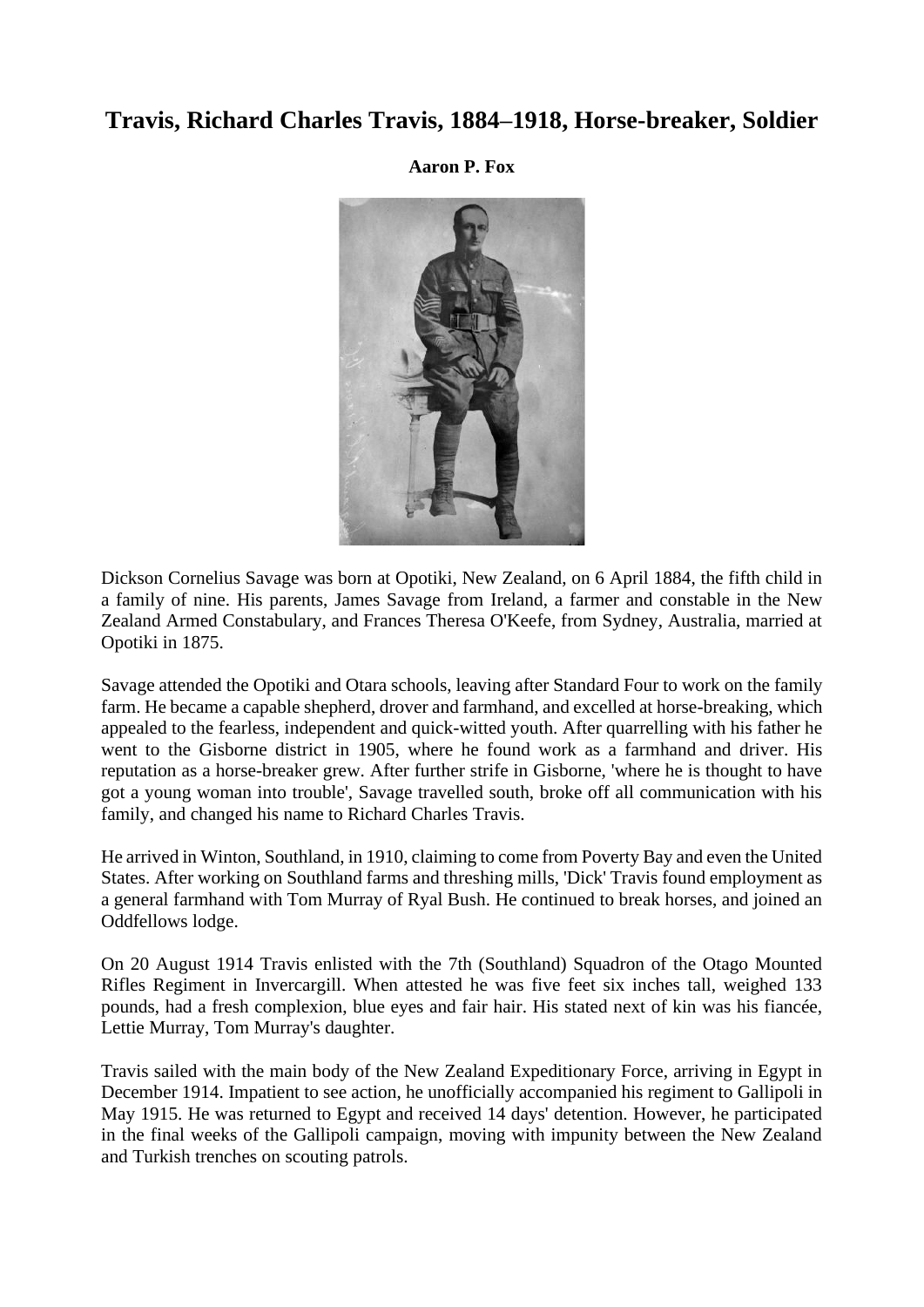A knee injury led Travis to transfer to the 8th (Southland) Company, 2nd Battalion, Otago Infantry Regiment, on 27 March 1916. He arrived in France in April 1916 and began nocturnal scouting activities in no man's land between the New Zealand and German trenches, mapping the German defences for the first New Zealand trench raids. In July 1916 he received special mention in brigade routine orders for a daylight search for wounded New Zealand raiders and the recovery of equipment, and for night-patrol duty over a six-week period.

Travis displayed 'conspicuous gallantry' on 15 September 1916, eliminating several German snipers during the 2nd Otago Battalion's advance in the Somme offensive, for which he was awarded the Distinguished Conduct Medal. He was rapidly promoted to sergeant and given command of the battalion's new sniper and observation section. 'Travis's Gang' became proficient in scouting enemy defences and capturing enemy troops for interrogation. His casual attitude towards rank and dress regulations contrasted with the careful planning, daring and resourcefulness of his anti-sniper work and lone patrols. It was said that, 'His judgement of what the enemy would do under given circumstances sometimes seemed more than human.' Travis was awarded the Belgian Croix de Guerre on 15 February 1918, and the Military Medal in May 1918.

On 24 July 1918 the 2nd Otago Battalion attacked the German salient at Rossignol Wood north of Hébuterne. In daylight, Travis destroyed an impassable wire block in front of the enemy lines prior to the attack. He then captured two enemy machine-guns, shooting down 11 Germans. He was killed by shellfire the following day, and was buried at Couin on 26 July.

The entire New Zealand Division mourned the loss of the 'King of No Man's Land'. For his 'most conspicuous bravery and devotion to duty' on 24 July, Travis was posthumously awarded the Victoria Cross on 27 September 1918.

## **Lest We Forget**

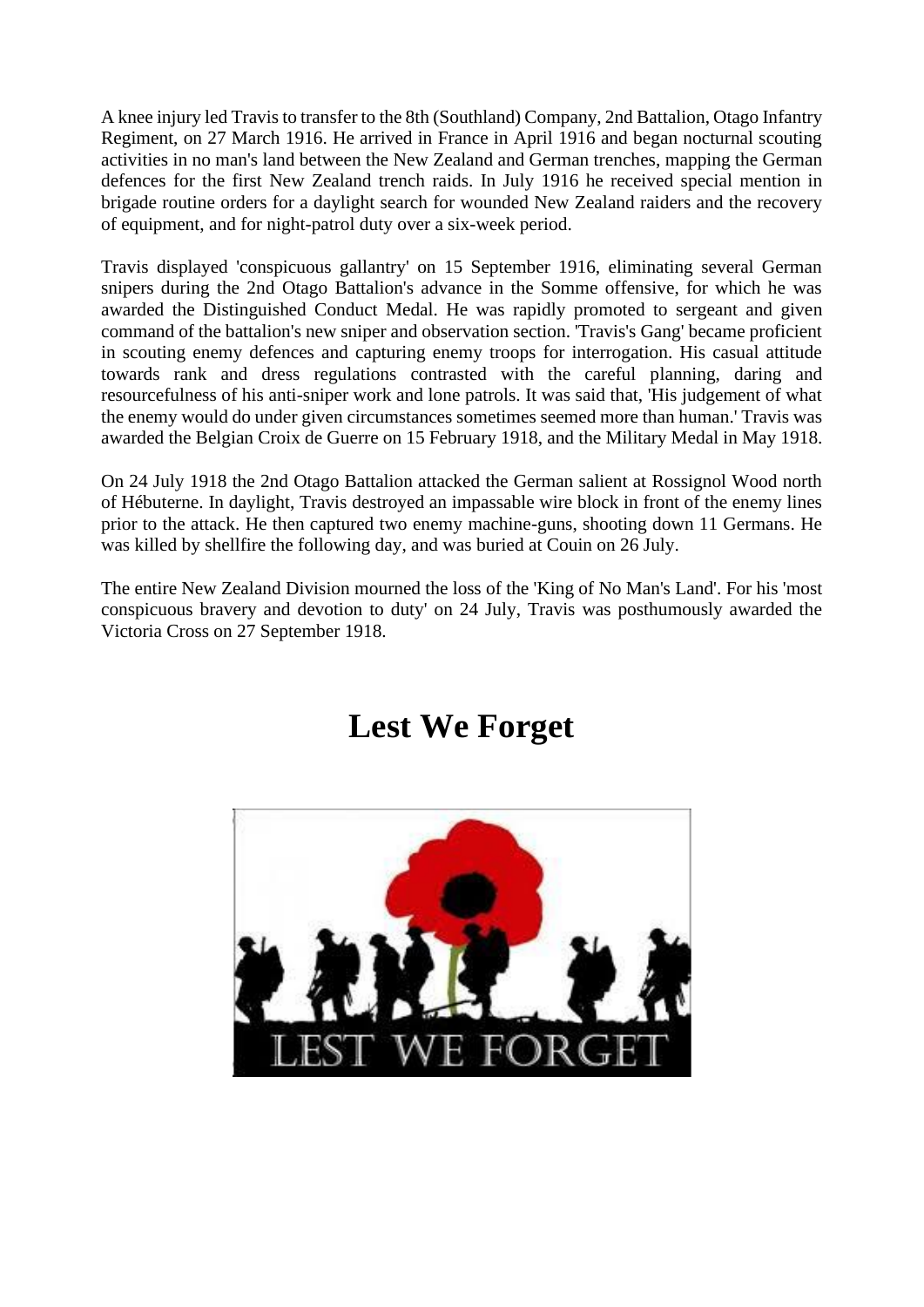# **The Dick Travis VC Trophy**

## **A Competition for Classic .303 Target Rifles**



# PRIZES INCLUDE:

Cloth badges for  $1<sup>st</sup>$  to  $8<sup>th</sup>$  places Cloth badges for Top Shot Aggregates at all distances Dick Travis VC wooden trophy for the overall winner

### KARORI RIFLE CLUB

### Sponsored Cash Prizes

FIRST PLACE PRIZE- \$300 & DTVC Trophy SECOND PLACE PRIZE - \$200 THIRD PLACE PRIZE - \$100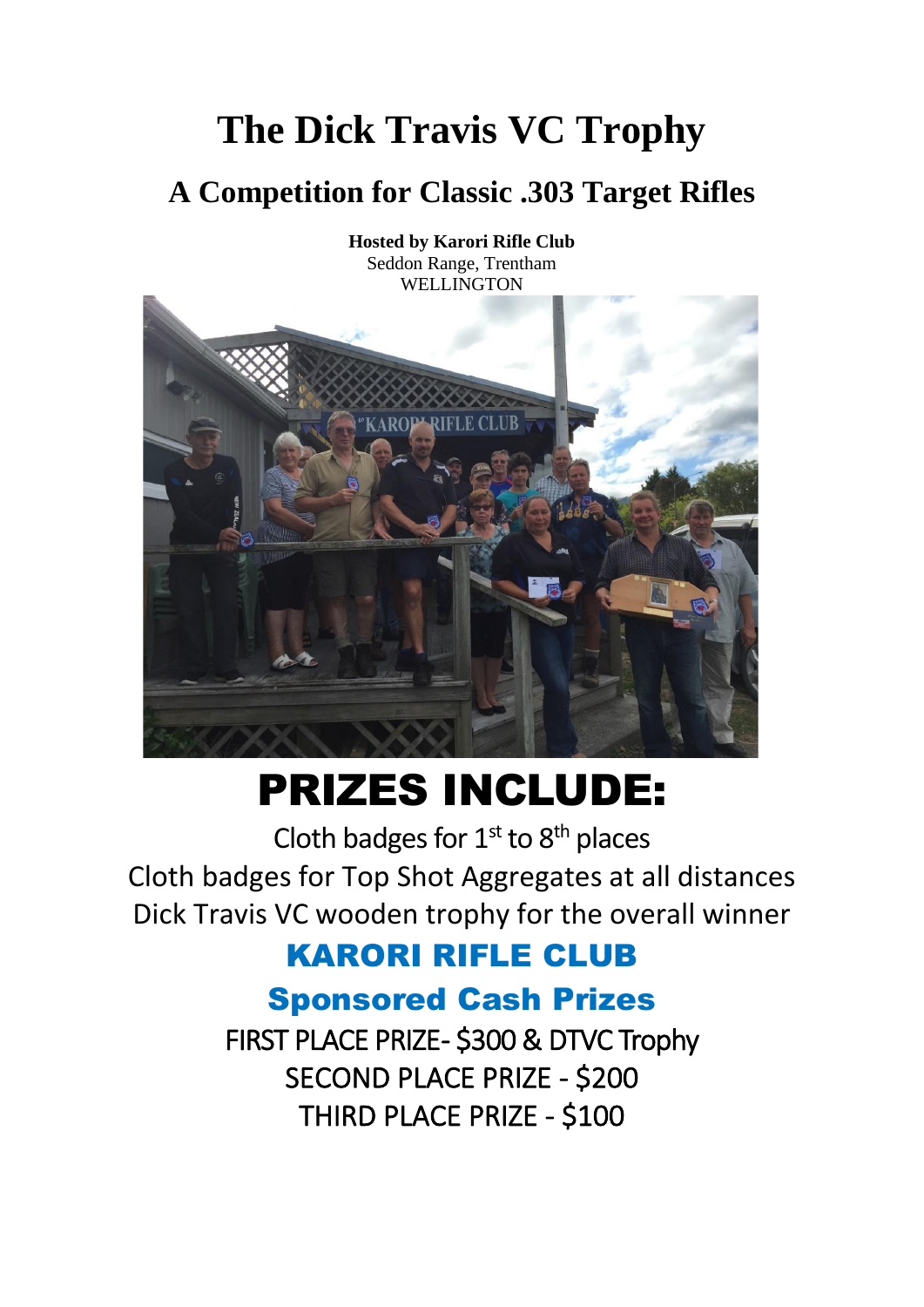### **DICK TRAVIS VC .303 NATIONALS 2022ENTRY FORM**

Name

Address

Phone number(s)

Email Address

Firearms Licence Number

Rifle

I wish to compete in the competition for the Dick Travis VC Trophy. I agree to abide by all relevant laws, rules and regulations and follow the directions of the Match Director and Range **Officer** 

Entry fee…………………………………………………………….. \$70.00

Entry fee payment via direct credit can be made to Karori Rifle Club 02 0524 0031086 00. Please indicate your name and "DTVC" in the particulars and reference fields. Cash payments will also be accepted on the day. No Eftpos facility available.

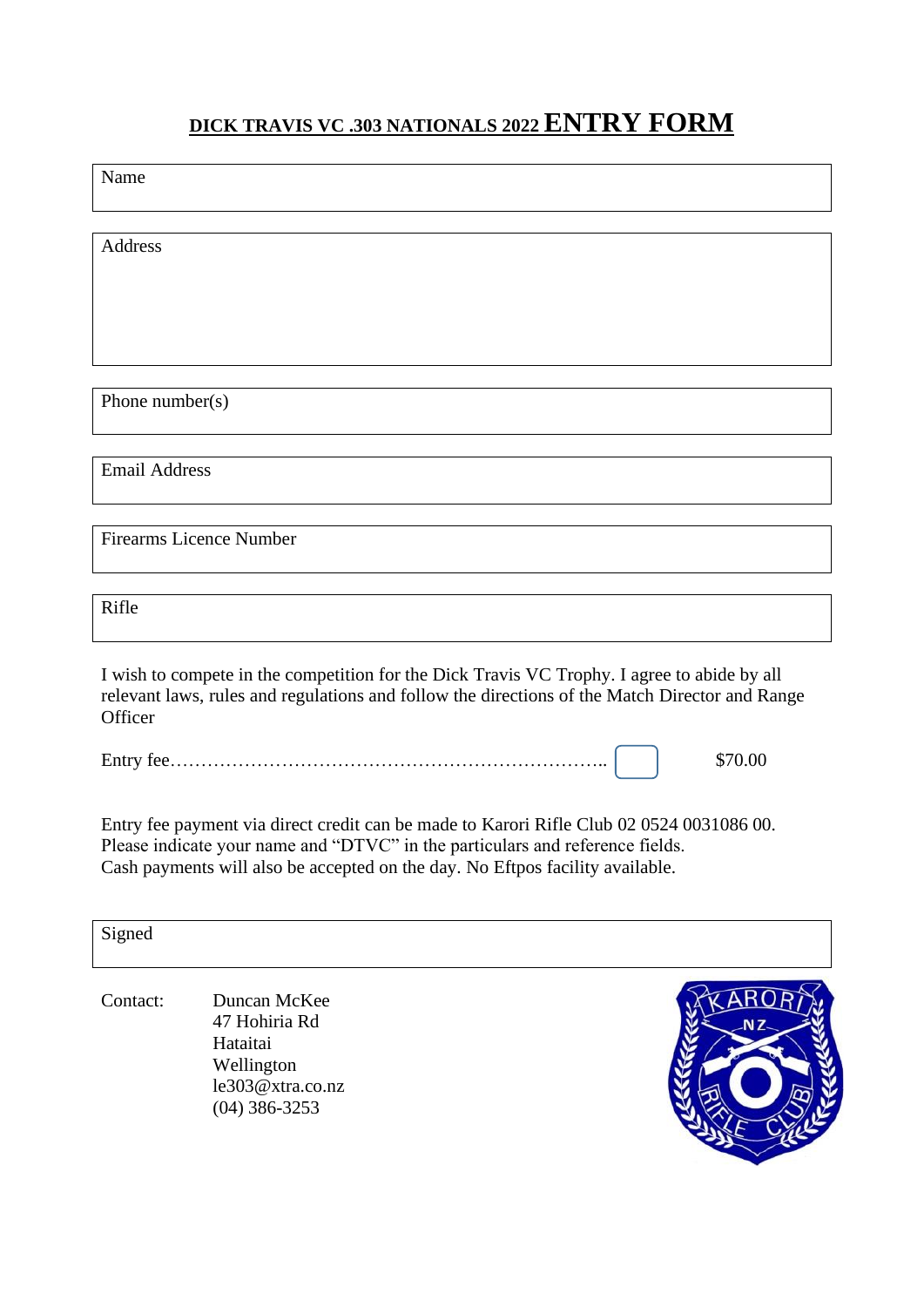## **PROGRAMME**

**Saturday 19 March: 07:30 sharp – 8.30 a.m.**

Sign In and Scrutineering.

Gunsmith on hand to inspect and approve rifles.



## **COURSE OF FIRE**

#### **Saturday 19 March, 08:45 am**

500 yards

2 matches of 10 shots with 2 convertible sighters.

### **Saturday 19 March, 12:30 pm**

300 yards

2 matches of 10 shots with 2 convertible sighters.

### **Sunday 20 March, 8:45 am**

600 yards

2 matches of 10 shots with 2 convertible sighters.

800 yards

1 match of 15 shots with 2 convertible sighters.



## **PRIZEGIVING**

Will be held in Karori Rifle Club after shooting on Sunday, 20th March 2022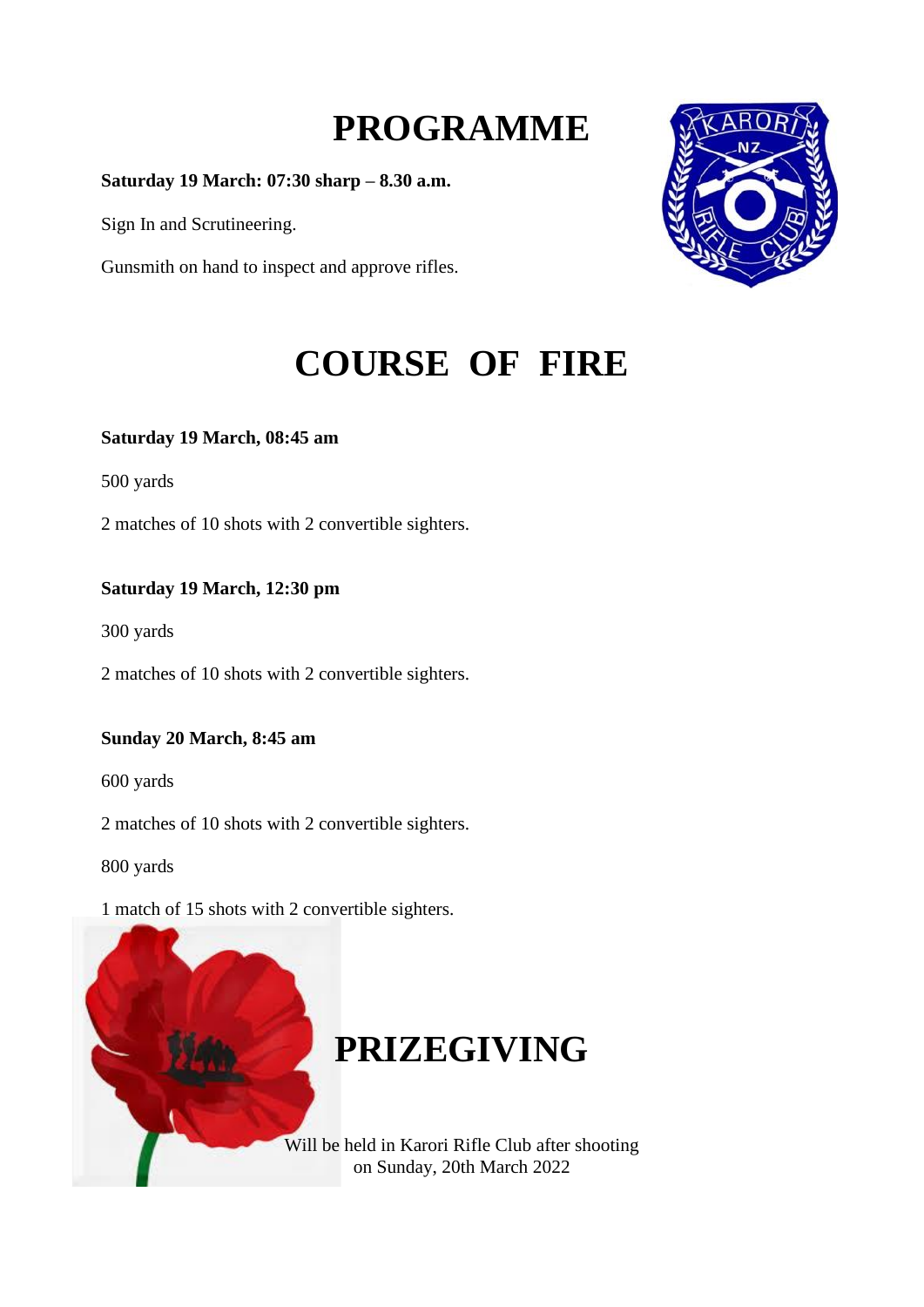### **RULES OF COMPETITION**

- The Dick Travis VC .303 National Target Rifle Competition is exclusively for the rifles of the British Empire. The variants such as Long Tom, SMLE, No 4 and P14 are all welcome in target trim.
- The current shooting rules and regulations of the National Rifle Association of New Zealand Inc and Trentham Camp, Seddon Range Standing Orders will apply during this meeting. They can be forwarded upon request.
- The competition is open to .303in Target Rifles only. A .303in Target Rifles is defined as a service rifle regulated and modified to increase the rifles accuracy potential to meet target rifle performance.
- The rifle must be improved by a competent armourer to increase its accuracy potential.
- The rifle must have vernier calibrated aperture target sights. The original "Battle Sights" are not permitted.
- Magazines are to be used as a loading platform only.
- Obsolete .303in Service Ammunition is not recommended for use on Seddon Range. The use of match ammunition is encouraged.
- Any rifle presented on the range must be "pre-zeroed" for 300, 500, 600 and 800 yards prior to use.
- The position will be prone and slung.
- Bolts must only be closed when the rifle is on the shoulder.
- Bolts must be removed at all times except when on the mound.
- NRA black bull targets will be used in accordance with Standing Order 49. The mid range target will be used at 300 yards with long range target used at 500, 600 and 800 yards.
- Each match will consist of two convertible sighting shots with ten (and fifteen where applicable) scoring shots in total. All shots will be indicated.
- Each 10 shot match distance is intended to be shot twice.
- A time limit for each match may be imposed depending on the number of entrants and will be decided and notified on the day.
- In the advent of a tie for total score the count back rules will apply.